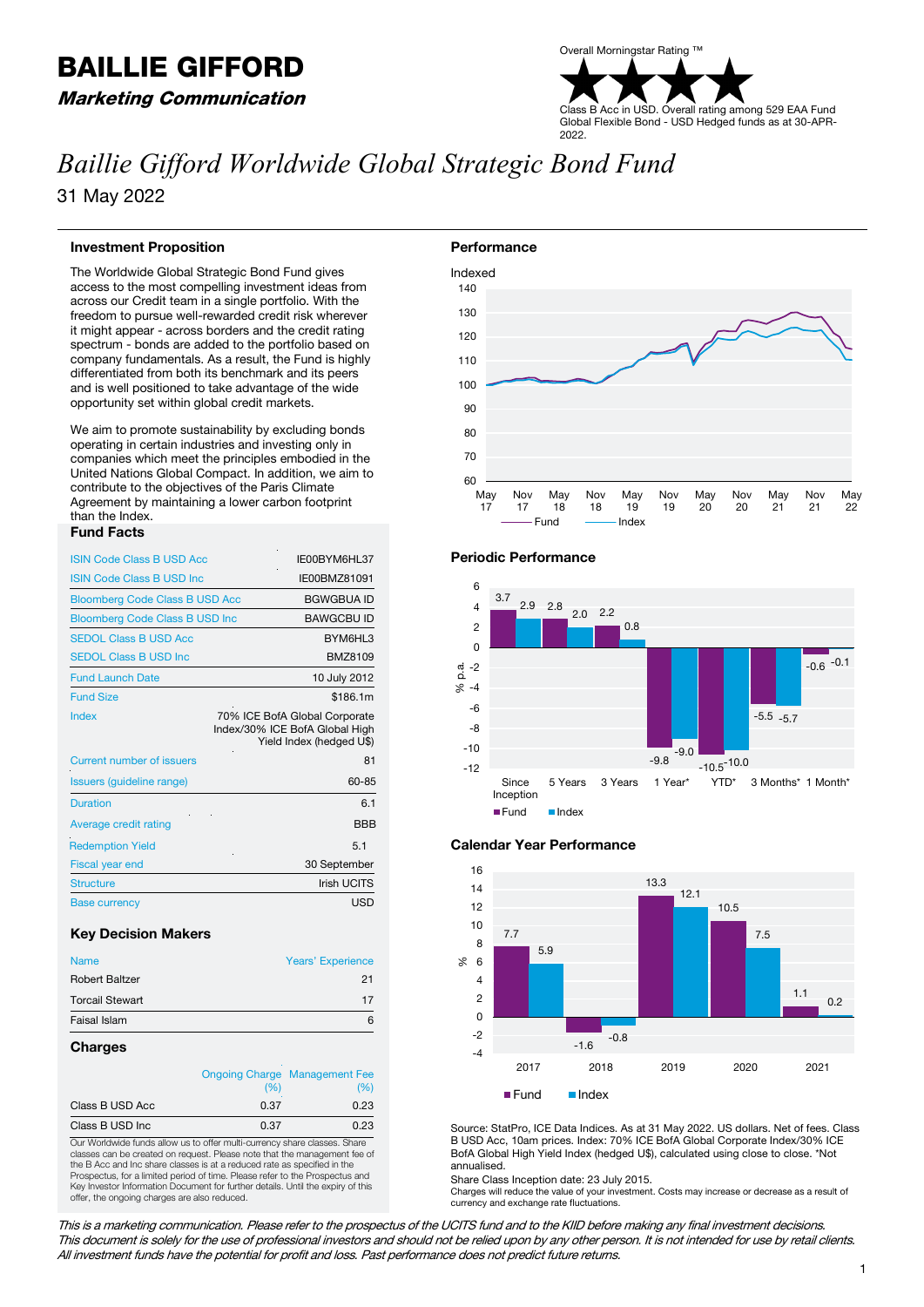## **Sector Exposure**



|                |                               | %    |
|----------------|-------------------------------|------|
|                | <b>Industrials</b>            | 42.2 |
| $\mathfrak{p}$ | Financial                     | 33.0 |
| 3              | Quasi & Foreign Government    | 10.1 |
| 4              | Utility                       | 7.0  |
| 5              | Sovereign                     | 4.1  |
| 6              | Securitized                   | 3.6  |
|                | <b>Cash &amp; Derivatives</b> | 0.0  |

## **Top Ten Holdings**

| <b>Holdings</b>                    | % of Total Assets |
|------------------------------------|-------------------|
| EIB                                | 4.5               |
| <b>US Treasury</b>                 | 4.1               |
| <b>ENEL</b>                        | 2.8               |
| Temasek Holdings (Private) Limited | 2.8               |
| Coop Wholesale Society             | 2.3               |
| J.P. Morgan Chase & Co.            | 2.3               |
| <b>Telereal Securitisation PLC</b> | 2.2               |
| <b>KfW</b>                         | 1.9               |
| Pension Insurance Corp             | 1.9               |
| FDF                                | 19                |
|                                    |                   |

By investing in the Fund you own shares in the Fund. You do not have ownership or control of the underlying assets such as the stocks and shares of the companies that make up the portfolio as these are owned by the Fund.

**Geographical Location**



|                |                               | %    |
|----------------|-------------------------------|------|
| 1              | <b>United States</b>          | 29.7 |
| $\overline{2}$ | <b>UK</b>                     | 26.4 |
| 3              | <b>Netherlands</b>            | 4.7  |
| $\overline{4}$ | International                 | 4.6  |
| 5              | Germany                       | 4.0  |
| 6              | China                         | 3.0  |
| $\overline{7}$ | France                        | 2.9  |
| 8              | Italy                         | 2.8  |
| 9              | Singapore                     | 2.8  |
| 10             | Spain                         | 2.7  |
| 11             | Luxembourg                    | 2.6  |
| 12             | India                         | 2.2  |
| 13             | <b>Others</b>                 | 11.5 |
| 14             | <b>Cash &amp; Derivatives</b> | 0.0  |

## **Distribution of Portfolio by Credit Rating Band**

|                               | (%)  | <b>Fund Weight Benchmark Weight</b><br>$\%$ |
|-------------------------------|------|---------------------------------------------|
| <b>Investment Grade</b>       | 60.2 | 70.1                                        |
| <b>BB</b>                     | 28.8 | 17.7                                        |
| R                             | 10.1 | 9.5                                         |
| CCC and Lower                 | 0.8  | 2.6                                         |
| <b>Cash &amp; Derivatives</b> | 0.1  | ი ი                                         |

## **Discrete Performance**

|              |     | 31/03/17- 31/03/18- 31/03/19- 31/03/20- 31/03/21-<br>31/03/18 31/03/19 31/03/20 31/03/21 31/03/22 |    |      |        |
|--------------|-----|---------------------------------------------------------------------------------------------------|----|------|--------|
| Fund Net (%) | 4.3 | 44                                                                                                | 30 | 146  | $-42$  |
| Index $(\%)$ | 3.1 | 5.1                                                                                               | 17 | 10.7 | $-4.1$ |
|              |     |                                                                                                   |    |      |        |

|              |     | 31/03/12- 31/03/13- 31/03/14- 31/03/15- 31/03/16-<br>31/03/13 31/03/14 31/03/15 31/03/16 31/03/17 |     |     |     |
|--------------|-----|---------------------------------------------------------------------------------------------------|-----|-----|-----|
| Fund Net (%) | N/A | N/A                                                                                               | N/A | N/A | 8.0 |
| Index $(\%)$ | N/A | N/A                                                                                               | N/A | N/A | 5.5 |

**Awards and Ratings**  As at 30 April 2022



Lipper Ratings for Total Return is supplied by Lipper, a Refinitiv Company. Copyright 2022 © Refinitiv. All rights reserved. Lipper shall not be liable for any errors or delays in the content, or for any actions taken in reliance thereto. Lipper rating based on representative shareclass.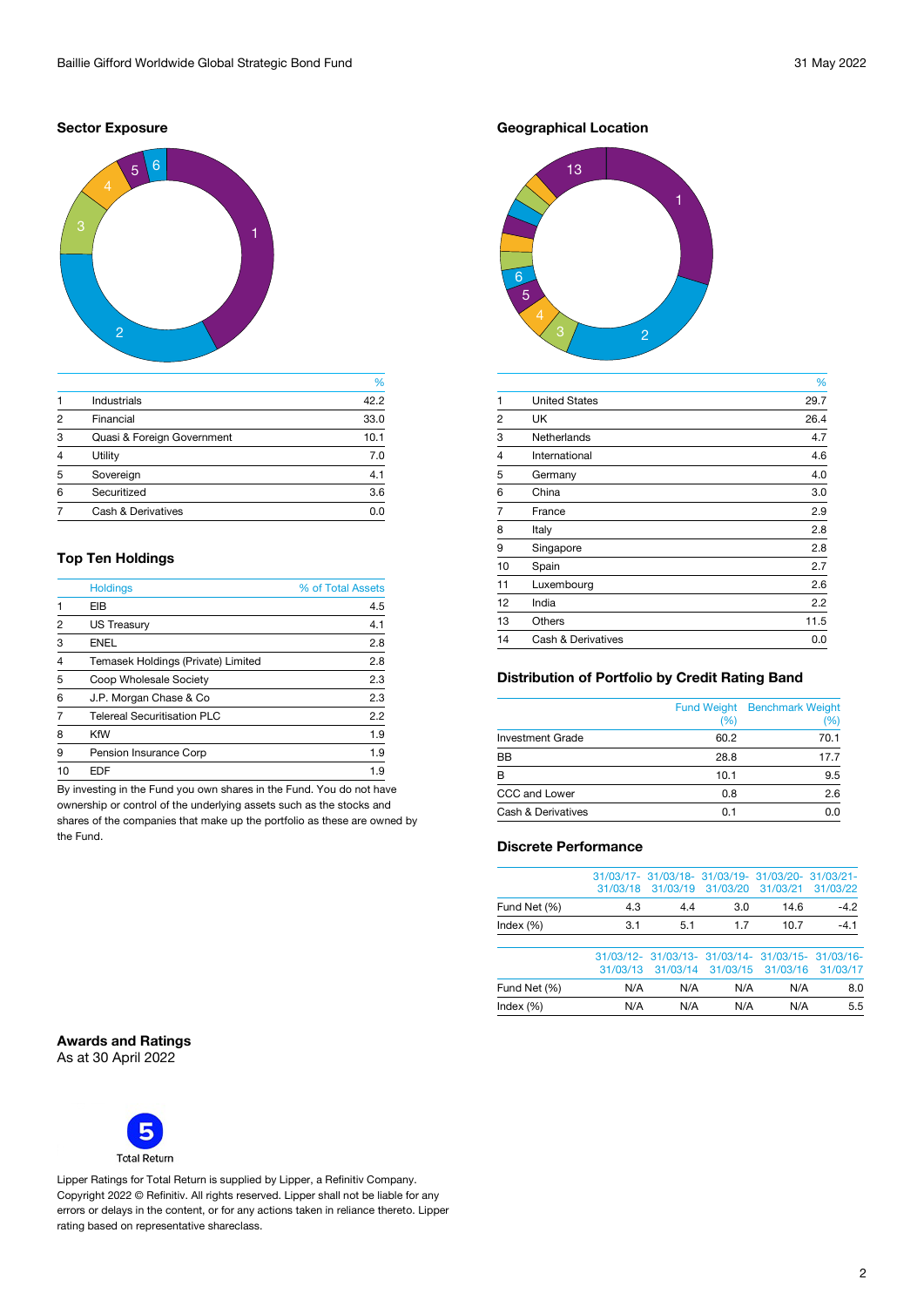### **Risks and Additional Information**

The Fund is a sub-fund of Baillie Gifford Worldwide Funds PLC which is an established umbrella fund. Its Investment Manager and Distributor is Baillie Gifford Investment Management (Europe) Limited ("BGE"). This document does not provide you with all the facts that you need to make an informed decision about investing in the Fund. Further details of the risks associated with investing in the Fund can be found in the Key Investor Information Document (KIID), or the Prospectus. A Prospectus is available for Baillie Gifford Worldwide Funds plc (the Company) in English, French and German. Key Investor Information Documents (KIIDs) are available for each share class of each of the sub-funds of the Company and in one of the official languages of each of the EU Member States into which each sub-fund has been notified for marketing under the Directive 2009/65/EC (the UCITS Directive). These can be obtained from bailliegifford.com. In addition, a summary of investor rights is available from bailliegifford.com. The summary is available in English.

The sub-funds of the Company are currently notified for marketing into a number of EU Member States under the UCITS Directive. The Company can terminate such notifications for any share class and/or sub-fund of the Company at any time using the process contained in Article 93a of the UCITS Directive.

Nothing in the document should be construed as advice and it is therefore not a recommendation to buy or sell shares.

The ongoing charges figure is based on actual expenses for the latest financial period. Where the share class has been launched during the financial period and / or expenses during the period are not representative, an estimate of expenses may have been used instead. It may vary from year to year. It excludes the costs of buying and selling assets for the Fund although custodian transaction costs are included. Where a share class has not been seeded an estimate of expenses has been used.

This document contains information on investments which does not constitute independent research. Accordingly, it is not subject to the protections afforded to independent research and Baillie Gifford and its staff may have dealt in the investments concerned. It is classified as advertising in Switzerland under Art 68 of the Financial Services Act ("FinSA").

This document is issued by Baillie Gifford Overseas Limited ("BGO") which provides investment management and advisory services to non-UK clients. BGO is wholly owned by Baillie Gifford & Co. Both are authorised and regulated in the UK by the Financial Conduct Authority. BGO is registered with the SEC in the United States of America, and is licensed with the Financial Sector Conduct Authority in South Africa as a Financial Services Provider. The Fund is authorised in Ireland and regulated by the Central Bank of Ireland.

BGE provides investment management and advisory services to European (excluding UK) clients. It was incorporated in Ireland in May 2018. BGE is authorised by the Central Bank of Ireland as an AIFM under the AIFM Regulations and as a UCITS management company under the UCITS Regulation. BGE is also authorised in accordance with Regulation 7 of the AIFM Regulations, to provide management of portfolios of investments, including Individual Portfolio Management ('IPM') and Non-Core Services. BGE has been appointed as UCITS management company to the following UCITS umbrella company; Baillie Gifford Worldwide Funds plc. Through its MiFID passport, it has established Baillie Gifford Investment Management (Europe) Limited (Frankfurt Branch) to market its investment management and advisory services and distribute Baillie Gifford Worldwide Funds plc in Germany. Similarly, it has established Baillie Gifford Investment Management (Europe) Limited (Amsterdam Branch) to market its investment management and advisory services and distribute Baillie Gifford Worldwide Funds plc in The Netherlands. Baillie Gifford Investment Management (Europe) Limited also has a representative office in Zurich, Switzerland pursuant to Art. 58 of the Federal Act on Financial Institutions ("FinIA"). The representative office is authorised by the Swiss Financial Market Supervisory Authority (FINMA). The representative office does not constitute a branch and therefore does not have authority to commit Baillie Gifford Investment Management (Europe) Limited.

Baillie Gifford Asia (Hong Kong) Limited 柏基亞洲(香港)有限公司 ("BGA") holds a Type 1 and a Type 2 licence from the Securities and Futures Commission of Hong Kong to market and distribute Baillie Gifford's range of collective investment schemes to professional investors in Hong Kong. Baillie Gifford International LLC was formed in Delaware in 2005 and is registered with the SEC. It is the legal entity through which BGO provides client service and marketing functions in North America.

Baillie Gifford International LLC, BGE and BGA are a wholly owned subsidiaries of Baillie Gifford Overseas Limited.

All information is sourced from Baillie Gifford & Co. All amounts in share class currency and as at the date of the document unless otherwise stated. All figures are rounded, so any totals may not sum.

Investment markets can go down as well as up and market conditions can change rapidly. The value of an investment in the Fund, and any income from it, can fall as well as rise and investors may not get back the amount invested.

The specific risks associated with the Fund include:

Market values for illiquid securities which are difficult to trade may not be readily available, and there can be no assurance that any value assigned to them will reflect the price the Fund might receive upon their sale.

Custody of assets involves a risk of loss if a custodian becomes insolvent or breaches duties of care.

Bonds issued by companies and governments may be adversely affected by changes in interest rates, expectations of inflation and a decline in the creditworthiness of the bond issuer. The issuers of bonds in which the Fund invests may not be able to pay the bond income as promised or could fail to repay the capital amount.

The Fund's concentrated portfolio relative to similar funds may result in large movements in the share price in the short term.

Derivatives may be used to obtain, increase or reduce exposure to assets and may result in the Fund being leveraged. This may result in greater movements (down or up) in the price of shares in the Fund. It is not our intention that the use of derivatives will significantly alter the overall risk profile of the Fund.

The Fund invests according to sustainable and responsible investment criteria which means it cannot invest in certain sectors and companies. The universe of available investments will be more limited than other funds that do not apply such criteria/ exclusions, therefore the Fund may have different returns than a fund which has no such restrictions. Data used to apply the criteria may be provided by third party sources and is based on backward-looking analysis and the subjective nature of non-financial criteria means a wide variety of outcomes are possible. There is a risk that data provided may not adequately address the underlying detail around material non-financial considerations.

Please consider all of the characteristics and objectives of the fund as described in the Key Investor Information Document (KIID) and prospectus before making a decision to invest in the Fund. For more information on how sustainability issues, such as climate change are considered, see bailliegifford.com.

The Fund's share price can be volatile due to movements in the prices of the underlying holdings and the basis on which the Fund is priced.

Further details of the risks associated with investing in the Fund can be found in the Key Investor Information Document (KIID), or the Prospectus. Copies of both the KIID and Prospectus are available at bailliegifford.com.

## **Definitions**

Duration: This is a measure of how sensitive the price of a bond (or other debt instrument) is to a change in interest rates. In general, the higher the duration, the more a bond's price will drop in response to a rise in interest rates.

Average credit rating: Credit ratings agencies, such as S&P and Fitch, asssess the creditworthiness of a borrower and assign a rating to the debt instruments (including bonds) that they have issued. The scale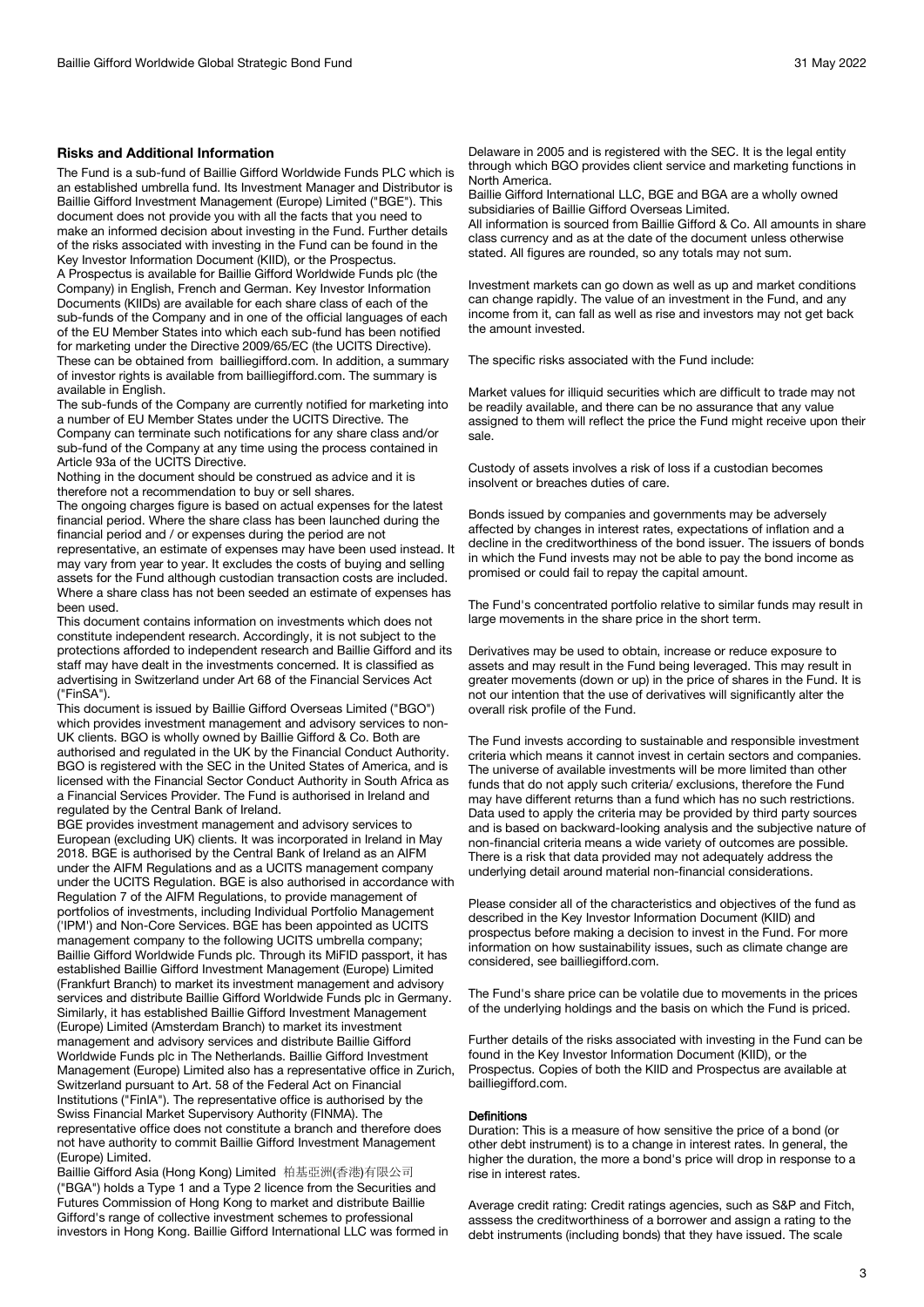that applies here goes from AAA (Investment Grade - extremely strong capicity to meet financial commitments) to D (Speculative Grade - Payment defaulted, a promise breached or filed for bankruptcy). The lowest "Investment Grade" rating is BBB.

Redemption Yield: This represents the expected annual returns from bonds or other fixed -interest securities.

## **Awards and Ratings**

The information contained herein: (1) is proprietary to Morningstar and/or its content providers; (2) may not be copied or distributed; and (3) is not warranted to be accurate, complete, or timely. Neither Morningstar nor its content providers are responsible for any damages or losses arising from any use of this information. Past performance does not predict future returns.

## **How to Deal**

To deal please contact your representative below or alternatively you can contact Brown Brothers Harriman direct by phone or post.

Tel Dublin: +353 1 241 7156 Tel Hong Kong: +852 3971 7156

Fax Dublin: +353 1 241 7157 Fax Hong Kong: +852 3971 7157

Address:

Brown Brothers Harriman Fund Administration Services (Ireland) Limited

30 Herbert Street, Dublin 2, D02 W329, Ireland

Further information about the Fund can also be obtained from locally appointed agents, details of which are available from the country specific pages at bailliegifford.com.

## **Target Market**

This Fund is suitable for all investors seeking a fund that aims to deliver capital growth over a long term investment horizon and commits to promoting certain sustainability-related characteristics and contribute to the objectives of the Paris Climate Agreement through a sustainable and low -carbon approach. The investor should be prepared to bear losses. This Fund is compatible for mass market distribution. This Fund may not be suitable for investors who are concerned about short -term volatility and performance and investing for less than five years. This Fund does not offer capital protection.

#### **Legal Notices**

Source: ICE DATA INDICES, LLC ("ICE DATA"), is used with permission. ICE® is a registered trademark of ICE DATA or its affiliates and BOFA® is a registered trademark of Bank of America Corporation licensed by Bank of America Corporation and its affiliates ("BOFA") and may not be used without BOFA'S prior written approval. ICE DATA, its affiliates and their respective third party suppliers disclaim any and all warranties and representations, express and/or implied, including any warranties of merchantability or fitness for a particular purpose or use, including the indices, index data and any data included in, related to, or derived therefrom. Neither ICE DATA, its affiliates not their respective third party suppliers shall be subject to any damages or liability with respect to the adequacy, accuracy, timeliness or completeness of the indices or the index data or any component thereof, and the indices and index data and all components thereof are provided as an "as is" basis and your use is at your own risk. ICE DATA, its affiliates and their respective third party suppliers do not sponsor, endorse or recommend Baillie Gifford & Co, or any of its products and services.

#### **Financial Intermediaries**

This document is suitable for use of financial intermediaries. Financial intermediaries are solely responsible for any further distribution and Baillie Gifford takes no responsibility for the reliance on this document by any other person who did not receive this document directly from Baillie Gifford.